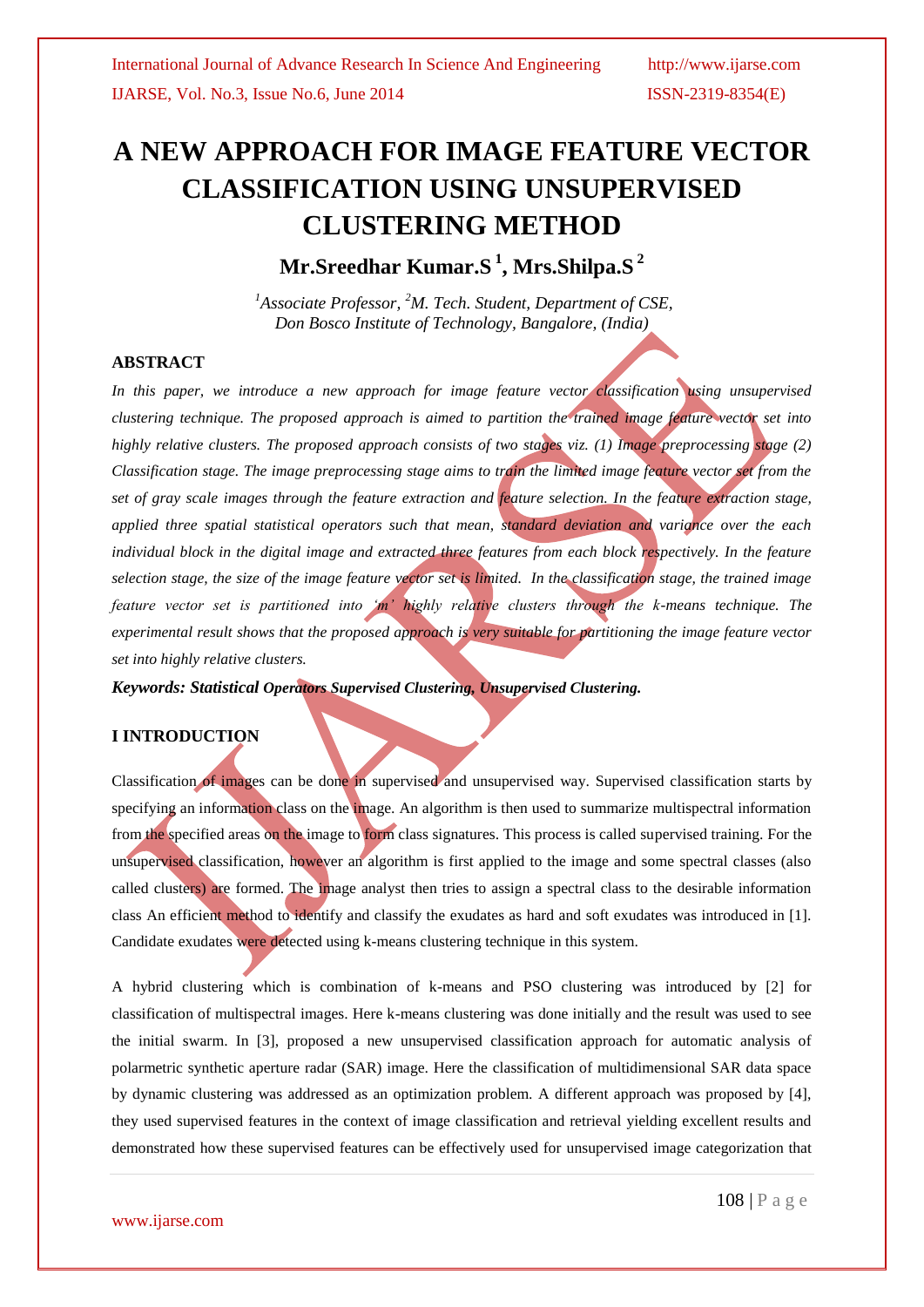is for grouping semantically similar images. In [5], they have proposed a new multistage method for unsupervised image classification using hierarchical clustering. In the first phase, the multistage method performs segmentation using a hierarchical clustering procedure which confines merging to spatially adjacent clusters and generates an image partition. In the second phase, the segments resulting from the first stage are classified into a small number of distinct states by a sequential merging operation.

In [6], have proposed a New Fuzzy Cluster Centroid (NFCC) for unsupervised classification algorithm to improve the traditional FCM and fuzzy weighted c means (FWCM) algorithm. They reported that the inclusion of the fuzzy centroid for each cluster has increased the stability of the algorithm and the inclusion of the new term reduces the number of iterations for image classification. Frank Y. Shih et.al. [7] Have proposed a new two-pass unsupervised clustering algorithm incorporated the fuzzy theory for classification of land sat remote sensing images. In the first pass they derived the mean vectors of different land cover types representing their geographic attributes and in the second pass the membership grade of a pixel belonging to different land cover types is computed based on the distance between its gray-value vector and the mean vector of each type. [Beaulieu J.M.](http://ieeexplore.ieee.org/search/searchresult.jsp?searchWithin=p_Authors:.QT.Beaulieu,%20J.-M..QT.&searchWithin=p_Author_Ids:37267818500&newsearch=true) et.al.[8] have proposed a method which includes segmentation and classification of image. They applied clustering over segment mean values and considered only large segments. They reported the method was very efficient in simplifying the image. In [9] have proposed unsupervised image classification algorithms using a hierarchical model. In this approach the only parameter supposed to be known is the number of regions, all the other parameters are estimated. The algorithms they presented was implemented on a Connection Machine CM200. They reported comparative tests were done on noisy synthetic and real images (remote sensing). Another approach was proposed in [10], they derived an EM algorithm on the hybrid structure which mixes an exact EM algorithm on each subtree and a low cost Gibbs EM algorithm on the coarse spatial grid. Experiments on a synthetic image and multispectral satellite images are reported.

In this paper we have focused on a new approach for image feature vector classification using unsupervised kmeans clustering. Proposed approach partitions the trained image feature vector into highly relative "m" clusters. The major goal of the proposed technique is to partition and classify image feature vector with good accuracy.

# **II THE PROPOSED SYSTEM**

In this section, the detail of the proposed system is presented. The proposed system consists of two stages viz. 1) Image preprocessing stage, and 2) Classification stage. Image enhancement can be done in two approaches, Spatial and frequency domain. In the spatial domain method, the pixel composing of image details are considered and the various procedures are directly applied on these pixels. The spatial technique methods are simple and easy to implement and also the speed of operation is high.

Fig 1 shows that the steps involving in the proposed system. The above two stages are described in the below subsection.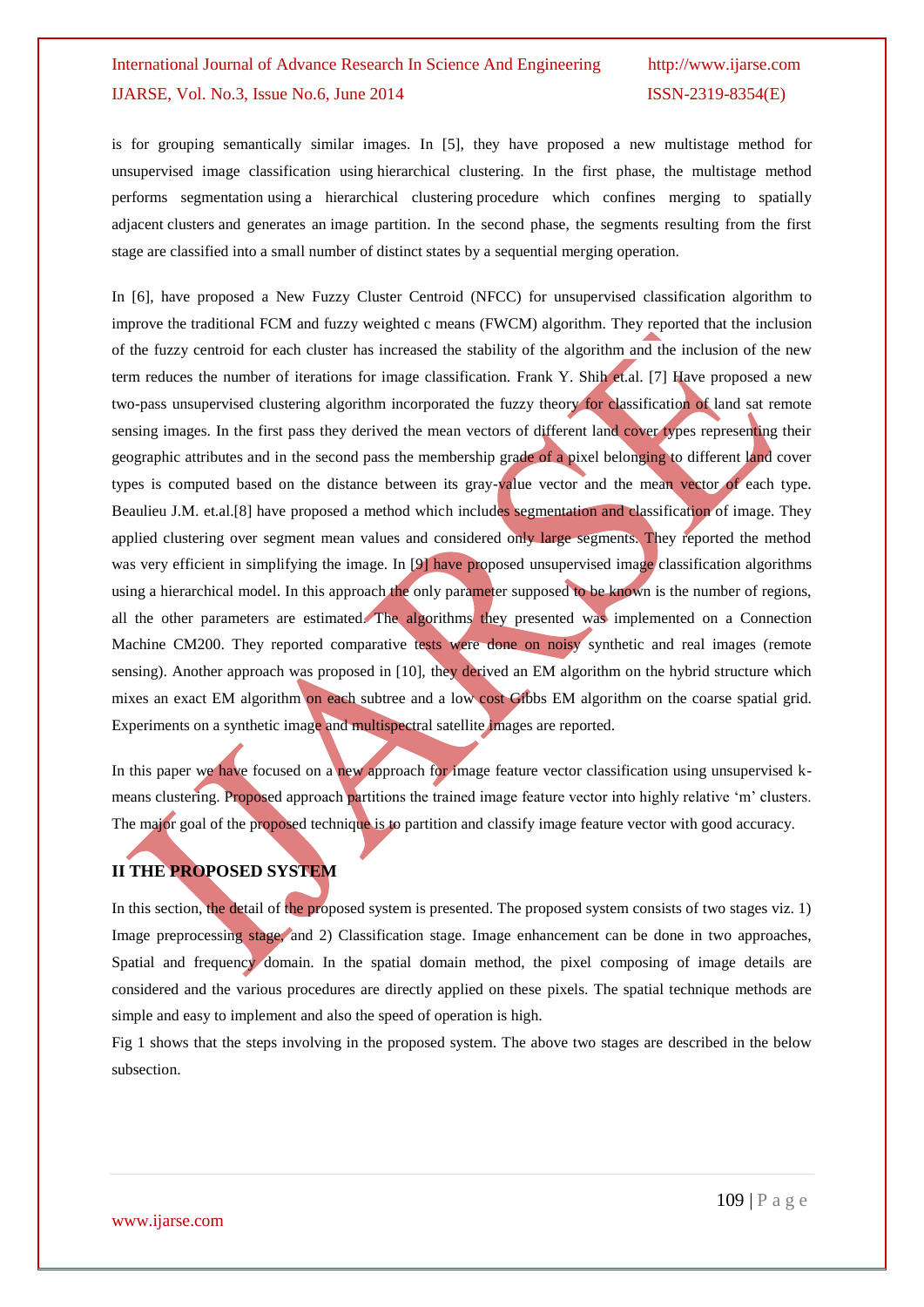

#### **2.1 Image Preprocessing Stage**

In the image preprocessing stage, we trains the image feature vector set from the set of grayscale images through the spatial statistical operators. It consists of two steps: feature extraction and feature selection. In the feature extraction step, the input image is divided into (8\*8) blocks of smaller size. On each block, applied three spatial statistical operators and extracted three features from each individual blocks such that mean, standard deviation and variance. For example each input image of 200\*200 size shown in Fig 2. Each image is divided into 625 blocks of size 8\*8 and respectively three features such as mean, standard deviation and variance are extracted from each individual blocks. Mean  $(\overline{X}_k)$  is defined by,

$$
\overline{X_k} = \left\{ \frac{\sum_{k=0}^{N} \sum_{i=0}^{R} \sum_{j=0}^{C} I_{kij}}{R \times C} \forall I_{kij} \in I_k \ and \ \forall I_k \in I \right\}
$$
\n
$$
(1)
$$

where  $I_{kij}$  is denoting the  $i^{th}$  row and  $j^{th}$  column pixel value that belongs to the  $k^{th}$  block in the image

www.ijarse.com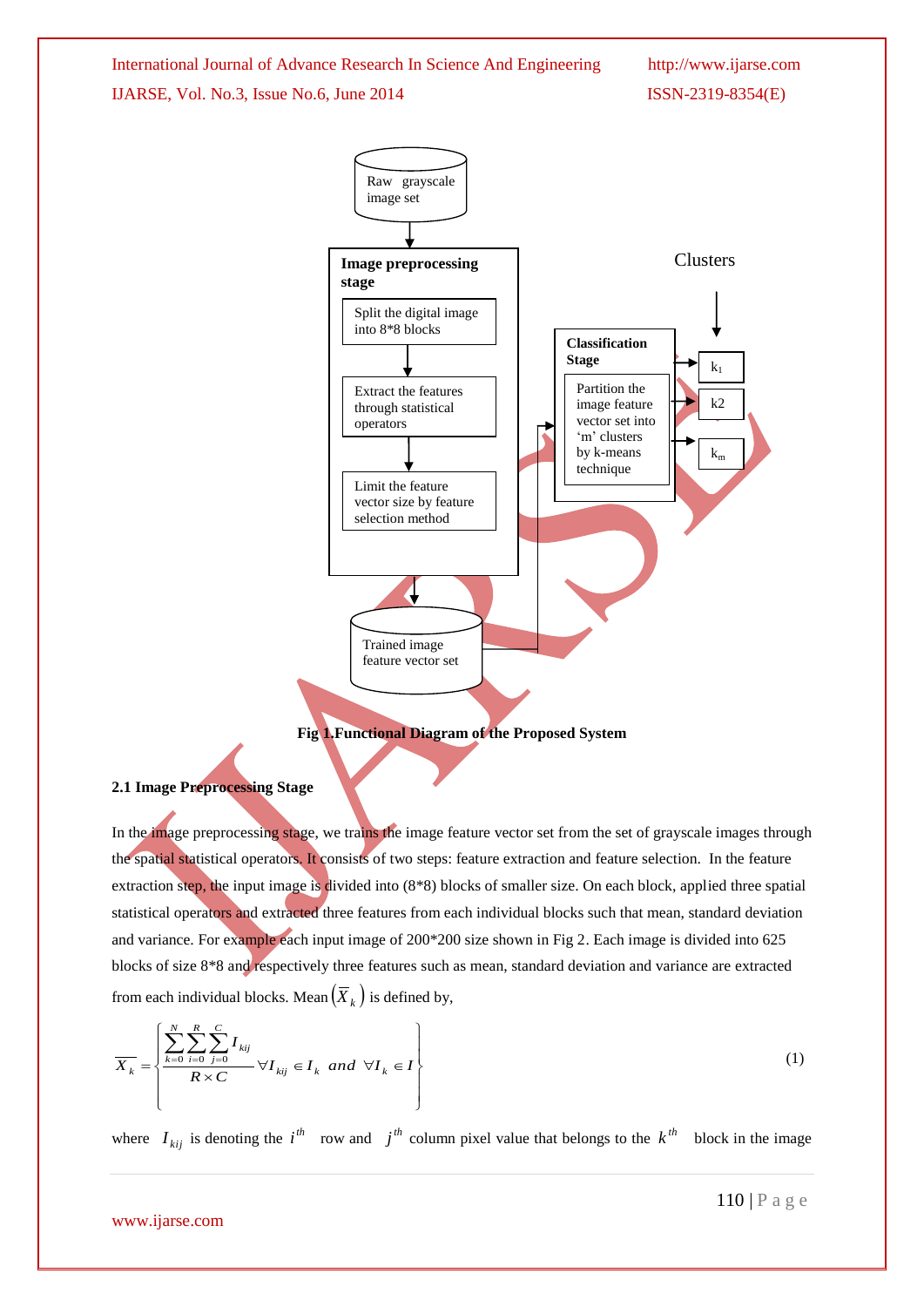for  $k = 0,1, ..., N$ ,  $I_k$  represents the  $k^{th}$  block in the image I, R and C are denoting the row and column size respectively, and N is the number of blocks in the image. Next, the standard deviation  $(SD_k)$  is defined

as: 
$$
SD_{k} = \left[ \frac{\sum_{k=0}^{N} \sum_{i=0}^{R} \sum_{j=0}^{C} (I_{kij} - \overline{X}_{k})^{2}}{R \times C} \right]^{1/2}
$$
(2)

where  $\overline{X_k}$  is representing the mean value of  $k^{th}$  block in the image  $\overline{I}$  for  $k = 0,1,..,N$  and finally the Variance  $(V_k)$  is defined as:

$$
V_k = \left[ \left[ \sum_{k=0}^{N} \sum_{i=0}^{R} \sum_{j=0}^{C} \left( I_{kij} - \overline{X}_k \right)^2 \right]^{1/2} \right]^{1/2}
$$
(3)

where  $X_k$  represents the mean of  $k^{th}$  block that belong to image and  $I_{kij}$  is denoting the *i*<sup>th</sup> row and *j*<sup>th</sup> column pixel value that belongs to the  $k^{th}$  block in the image I for  $k = 0,1,..,N$ . Next, the feature selection step, the feature vector size is limited. Among all the features only means values of all input images are taken. The classification stage is described in the below subsection.

### **2.2. Classification Stage**

*I* for  $k = 0,1,...,N$ <br>size respectively,<br>as:  $SD_k = \begin{bmatrix} \sum_{k=1}^{N} \\ \sum_{k=1}^{N} \\ \sum_{k=0}^{N} \\ \sum_{i=0}^{N} \\ \sum_{j=0}^{N} \\ \sum_{j=0}^{N} \\ \sum_{j=0}^{N} \\ \sum_{j=0}^{N} \\ \sum_{k=0}^{N} \\ \sum_{i=0}^{N} \\ \sum_{j=0}^{N} \\ \sum_{j=0}^{N} \\ \sum_{k=0}^{N} \\ \sum_{k=0}^{N} \\ \sum_{k=0}^{N} \\ \sum_{$ In the classification stage, the trained image feature vector set is partitioned into 'm' highly relative clusters through the k-means technique. K-means is explained as follows: First randomly select  $K = \{K_1, K_2, K_m\}$  where  $K_1$ ,  $K_2$ .. $K_m$  are the candidate representative representing initial cluster center values that belongs to the actual feature vector set and here "m" denotes the number of clusters or partitions. In the second step, measure the similarity between the feature vector set and the cluster centers using Euclidean distance measure and is defined as,

$$
d\left(\overline{X}_{i}, K_{j}\right) = \left[\sum_{i=1}^{n} \sum_{j=1}^{m} \left(\overline{X}_{i} - K_{j}\right)^{2}\right]^{1/2}
$$
\n(4)

where  $X_i$  denotes trained image feature vector set, i.e mean of all the images  $I$  and n denotes the number of input images.  $K_j$  denotes the initial cluster centers for  $j=1,2,...,m$  and  $d(X_i, K_j)$  denotes the distance between data in  $X_i$  and all the cluster centers values in K.

At last, when all the feature vector set data are included in some clusters an initial grouping is done. New clusters centers  $C = \{C_1, C_2..C_m\}$  are then calculated by taking average of feature data in the present cluster using average mean function and is defined as,

### www.ijarse.com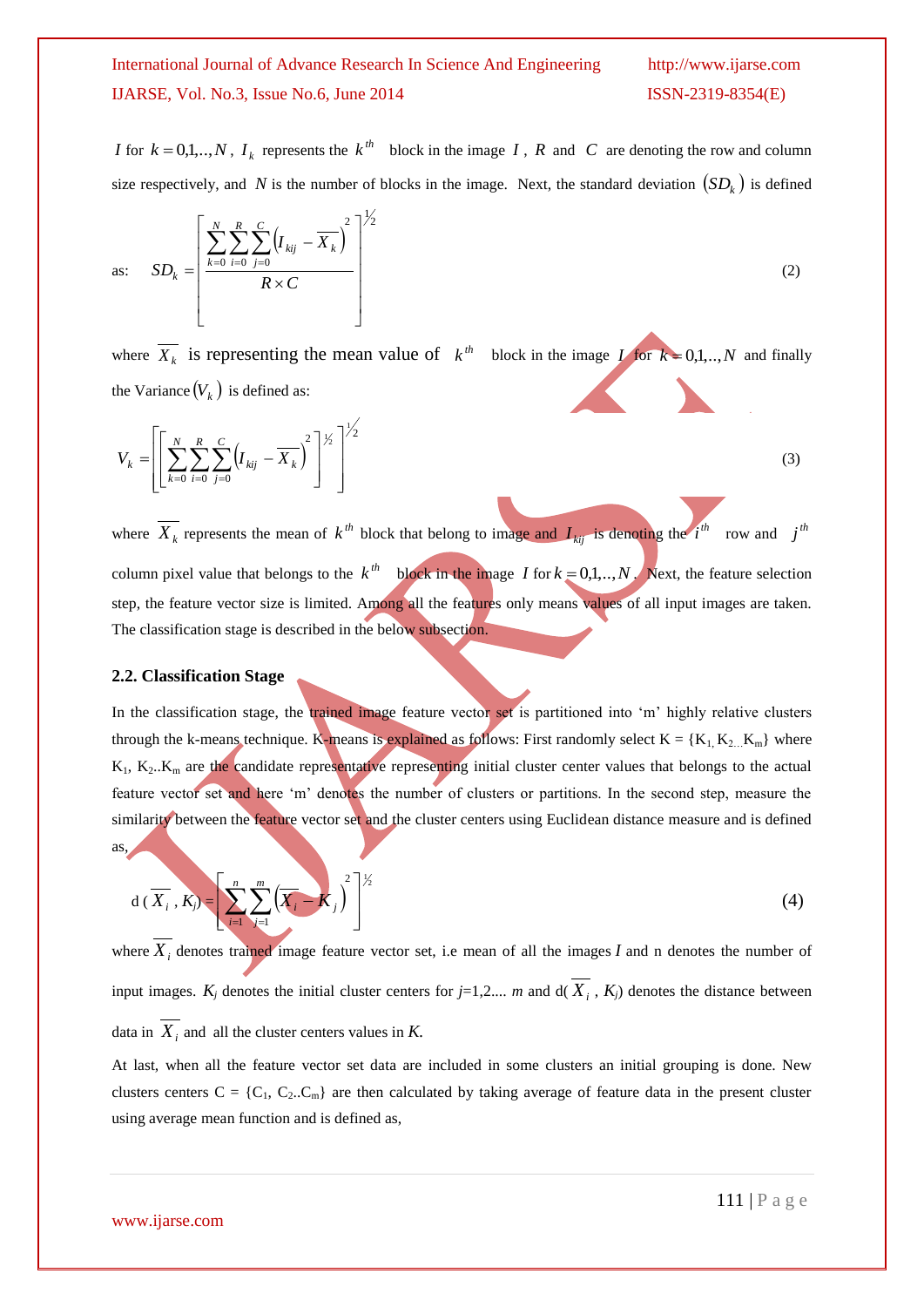$$
C = \frac{1}{N} \sum_{q=0}^{N} S_q
$$
\n
$$
\sum_{q=0}^{N} S_q
$$
\n(5)

where  $\sum_{q=0}^{n} S_q$  is the sum of all the values in the cluster whose center is  $K_j$  for j=1,2.. m and *N* is the number of *q*  $\boldsymbol{0}$ values in that cluster.

This cluster updating is done because inclusion of new feature data may lead to changes in the existing cluster centers. This process of center updation is iterated until a situation where centers do not update anymore or criterion function becomes minimums. Square error criterion is used for this purpose and is defined as,

$$
E = \sum_{i=1}^{n} \sum_{j=1}^{m} \left| \overline{X_i} - C_j \right| \quad \text{and} \quad \overline{X_i} \in C_j
$$
 (6)

where  $X_i$  denotes trained image feature vector set, i.e mean of all the images  $I$ ,  $C_j$  is the center for cluster whose initial center was *Kj.*

**Algorithm**

# Input: Trained Image feature vector set of n images  $X_i$  (i=1 to n)

Number of clusters "m"

Output: 'n' images clustered into 'm' Clusters.

#### **Begin**

- 1. Randomly select  $K = \{K_1, K_2, \ldots, K_m\}$  from image feature vector set X as candidate representative representing initial clusters.
- 2. Repeat
- 3. Calculate the distance between  $X_i$  (i=1 to n) and all 'm' cluster centers  $K_j$  (j=1 to m) using

Euclidean distance Eq.(4) and assign  $X_i$  to nearest cluster.

For each cluster, recalculate the cluster center using average mean function using Eq(5).

5. Until no changing of cluster centers or criterion function becomes minimum using Eq.(5).

#### **End**

# **III EXPERIMENTS AND RESULTS**

In this section, we tested the proposed system over 20 sample images that are shown in Fig 2 obtained from [11]. These sample images are grayscale images of size 200\*200. Each pixel in the image corresponds to some characteristic at that point in space, for example protein density in MRI or X-ray absorption in CT scans. These images stack together to form a solid representation of the head.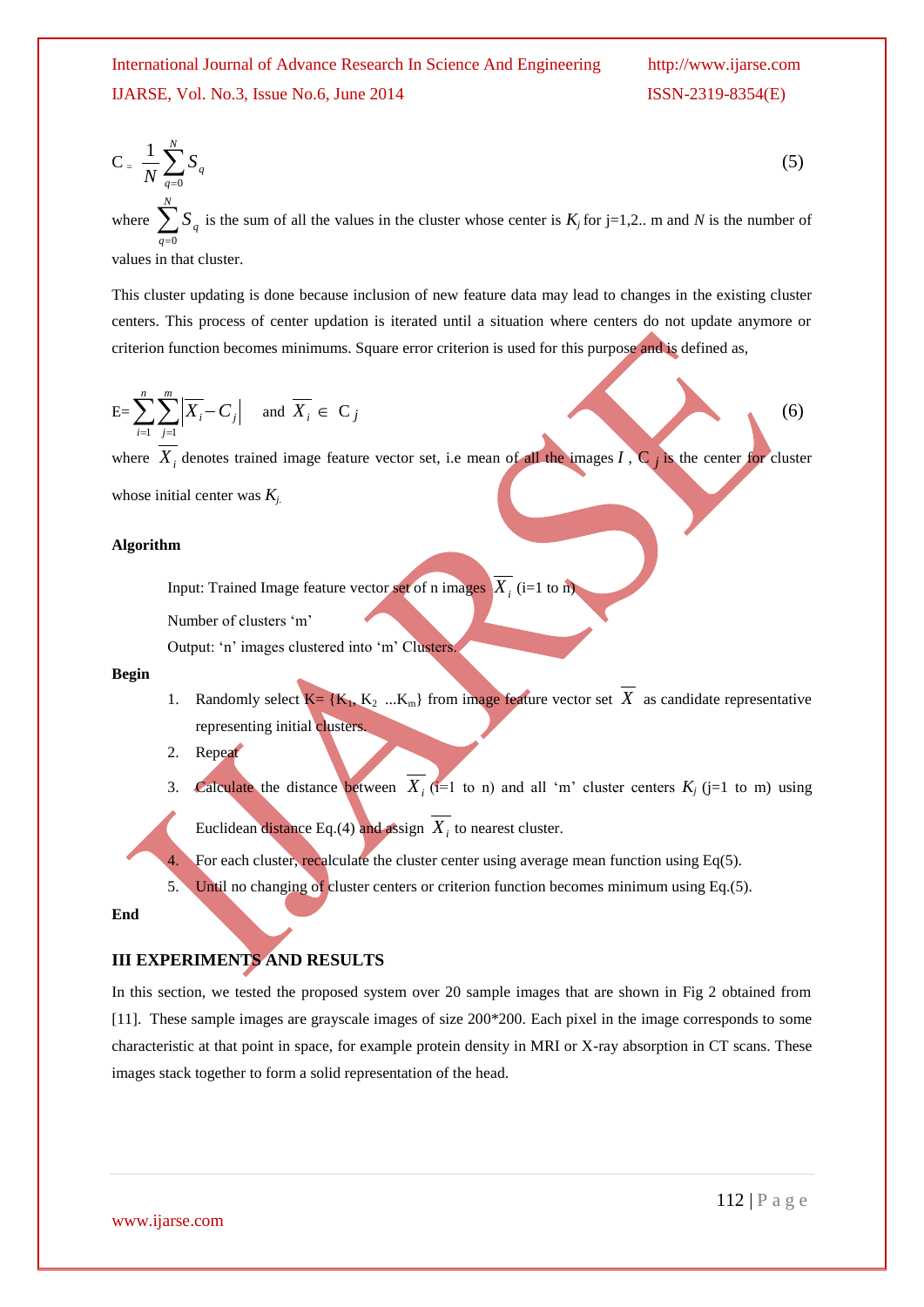

**Fig 2. Input Images for the Proposed System.**

It is clearly noticed from the Fig 3, the input image is divided into 625 blocks of 8\*8 size and pixel values of all blocks are obtained.



**Fig 3.Result of sample digital image is divided into 625 blocks of size is (8\*8) that the sample images in Fig 2**

It feature extraction stage, applied statistical operators and features such as mean, standard deviation and variance are obtained from all the 625 blocks as shown in Fig 4.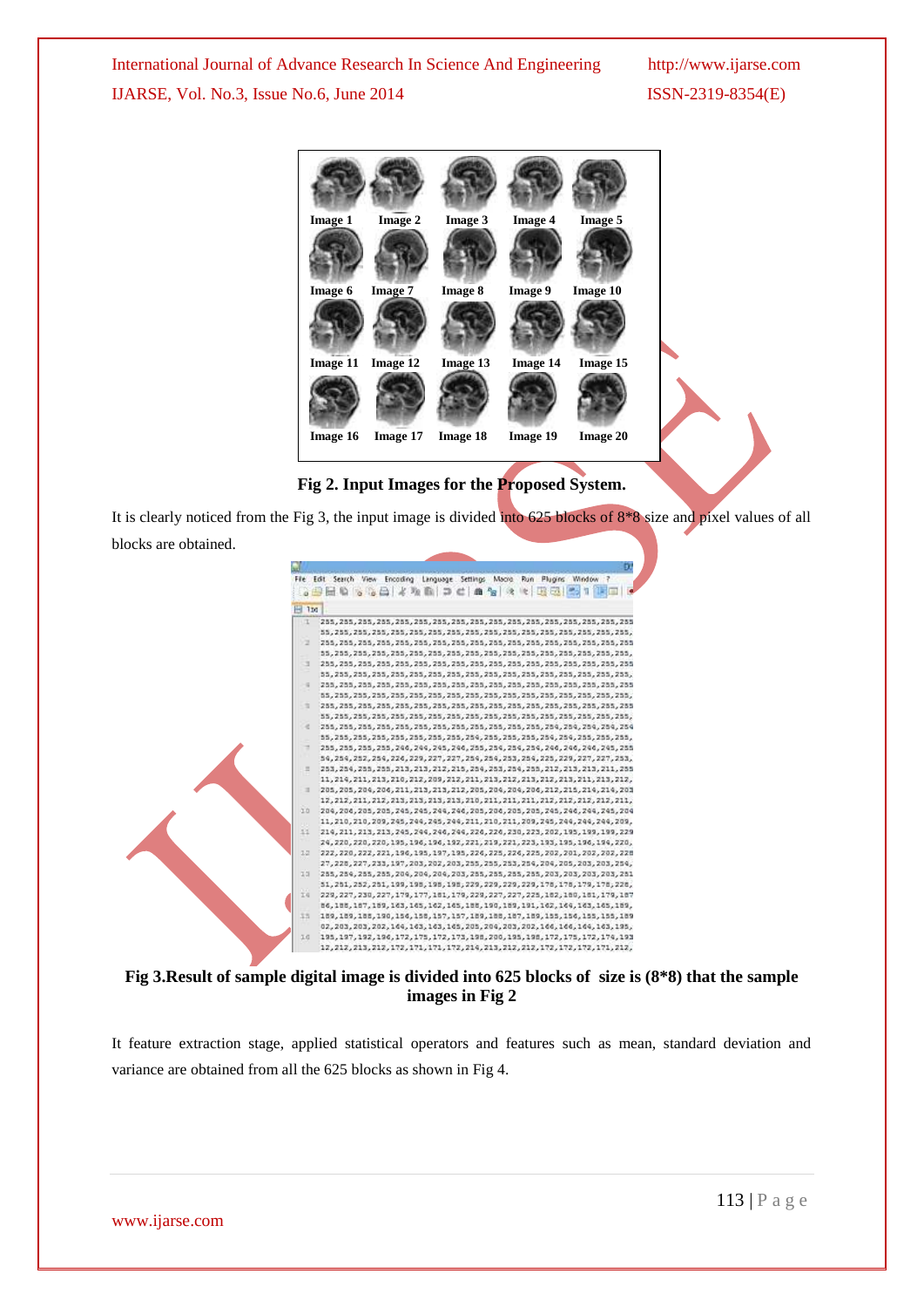

**Fig 4.Result of feature extraction method that tested over the 20 sample images in the Fig 1**

During feature selection, the image feature vector set size is limited and only mean feature of all the blocks are obtained as shown in Fig 5.



**Fig 5.Result of statistical mean are extracted from each individual block that belongs to the each image in the Fig 2**

Finally the trained image feature vector set consisting of average mean value of all the input images obtained in Fig 6 are given as an input to k-means technique and highly relative '3' clusters  $K_1, K_2, K_3$  are obtained as shown in Fig 7 and Fig 8.

www.ijarse.com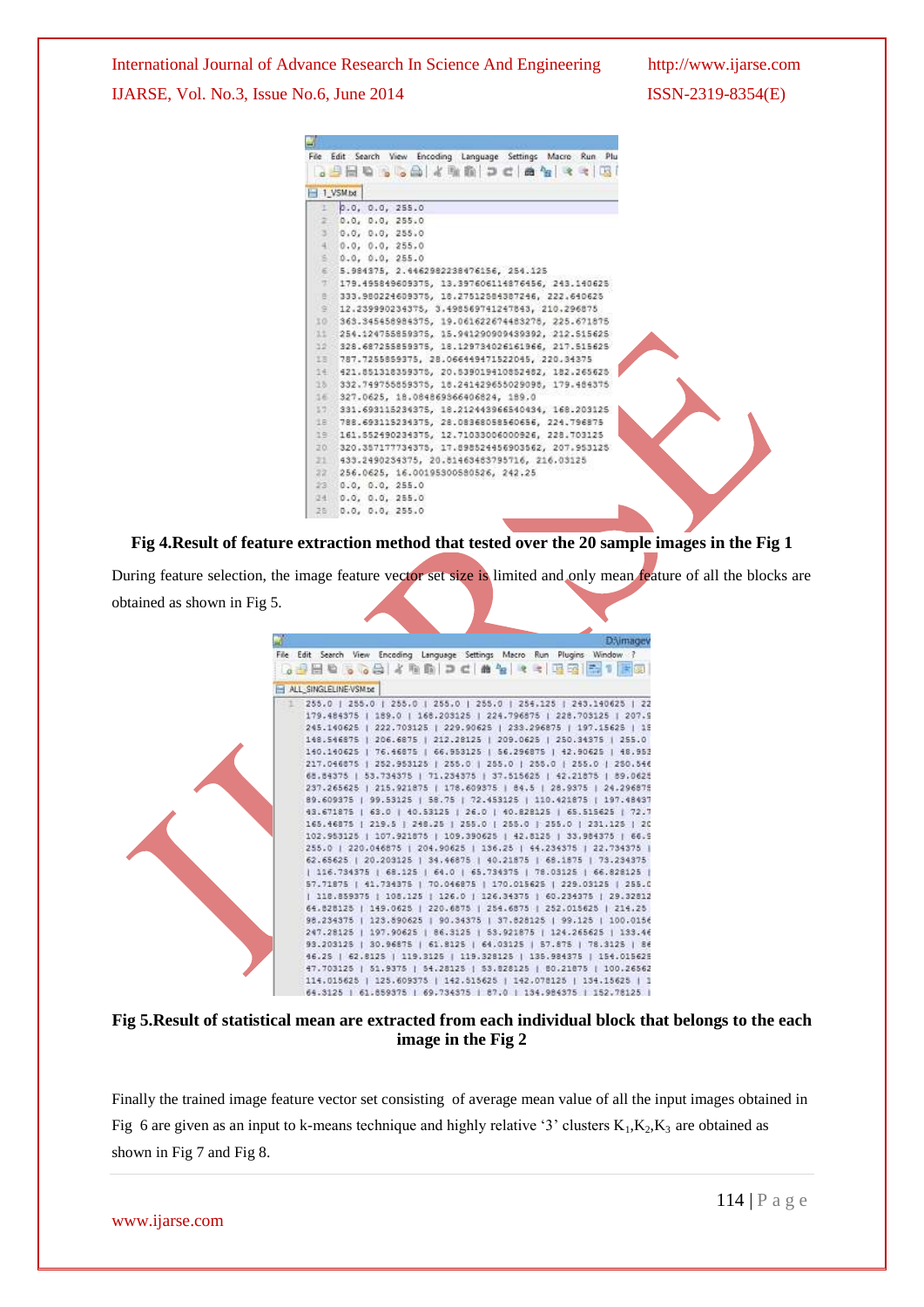International Journal of Advance Research In Science And Engineering http://www.ijarse.com

IJARSE, Vol. No.3, Issue No.6, June 2014 ISSN-2319-8354(E)

| 대<br>File     | Edit Search View<br>Encoding Language Settings Macro Run Plugins Window<br><br>◆ 堀田 国 11 |
|---------------|------------------------------------------------------------------------------------------|
| Tbit.         | $m$ ean.bt                                                                               |
| $\mathbbm{1}$ | 149.88245                                                                                |
| z             | 151.57035                                                                                |
| ä             | 147.81785                                                                                |
| 4             | 149.841175                                                                               |
| 5             | 142.82035                                                                                |
| ö             | 136.996475                                                                               |
| 7             | 138.736525                                                                               |
| 8             | 137.11955                                                                                |
| ö             | 136.531225                                                                               |
| IO            | 122.172825                                                                               |
| 11            | 133,7788                                                                                 |
| 12            | 136, 332375                                                                              |
| 13            | 134.01875                                                                                |
| 14            | 131.730225                                                                               |
| 15            | 137.73115                                                                                |
| 16            | 136.294825                                                                               |
| 17            | 127.059775                                                                               |
| 18            | 135, 370125                                                                              |
| 19            | 125.54005                                                                                |
| PL PL         | 4.44 899997                                                                              |

**Fig 6.Result of feature selection method that tested over the result of feature extraction in the Fig 2**

|                 | C/Users/Lohith/Desktop                                                      |
|-----------------|-----------------------------------------------------------------------------|
|                 | File Edit Search View Excoding Language Settings Macro Run Plugins Window 1 |
|                 | - 19 日 4 1 4 1 4 1 2 1 2 1 4 1 4 1 4 1 3 1 1 1 1 2 2 3 4 5 6 7 8 9          |
| <b>Hete</b>     |                                                                             |
|                 | 23 Value of clusters                                                        |
|                 | 24 K1( 147.81785 142.82035 )                                                |
|                 | 25 K2( 149.88245 151.57035 149.841175                                       |
|                 | 26 K3( 136,996475 138,736525 137,11955 136,531225 122.172825 133.77         |
|                 | 127.059775 135.370125 125.54005 131.877775 }                                |
| 27              |                                                                             |
| 28              | Value of m                                                                  |
| 29              | n1-145.3191 m2-150.43132500000002<br>m3-133.4193633333333                   |
| 35              |                                                                             |
| 31              | At this step                                                                |
| 35              |                                                                             |
| 33              | Value of clusters                                                           |
|                 | 34 K11 147,81785 142,82035                                                  |
|                 | 35 K2( 149.88245 151.57035 149.841175 )                                     |
|                 | U6 K3( 136.996475 138.736525 137.11955 136.531225 122.172825 133.7)         |
|                 | 127.059775 135.370125 125.54005 131.877775 }                                |
| 47              |                                                                             |
| 39              | Value of n                                                                  |
|                 | 39 ml=145.3191 m2=150.43132500000002 m3=133.4193633333333                   |
| 40              |                                                                             |
| 41              |                                                                             |
| $-40$           | The Final Clusters By Kneans are as follows:                                |
| 百生              | K1( 3> 147.81785 5> 142.82035 )                                             |
| 44              | K2{ 1> 149.88245 2> 151.57035 4> 149.841175 )                               |
|                 | 45 K3( 6> 136.996475 7> 138.736525 8> 137.11955 9> 136.531225 10> 1;        |
|                 | 131.730225 15> 137.73115 16> 136.294825 17> 127.059775 18> 135.3            |
| Normal text Sie | length (1720)                                                               |

**Fig 7.Clusters of Mean Values as a Final Output.**



www.ijarse.com

115 | P a g e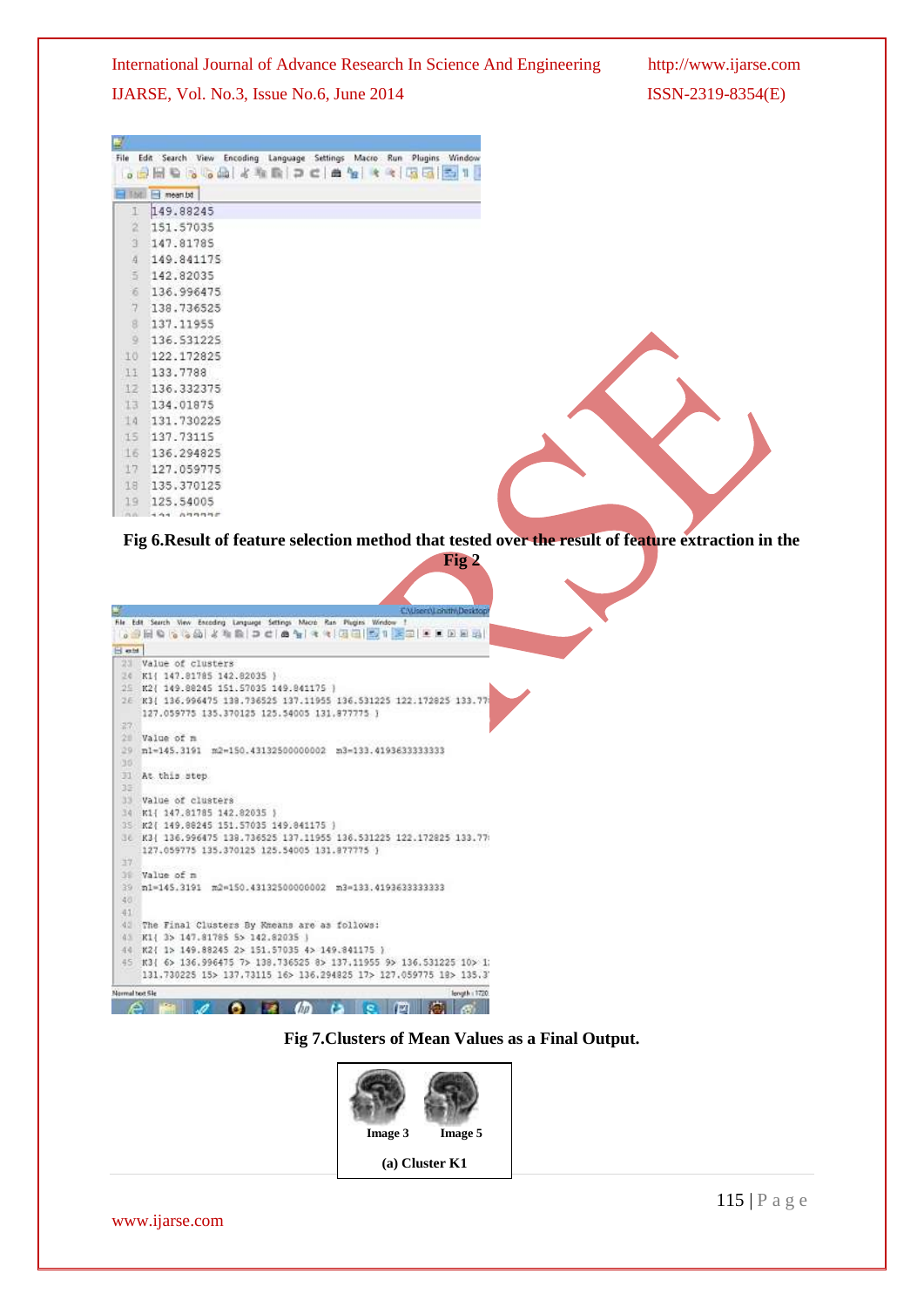



# **Fig 8.Clusters of images.(a) Cluster k1(b) Cluster k2 (c) Cluster k3.**

### **IV CONCLUSION AND FUTURE WORK**

In this paper, we introduced a new approach for image feature vector set classification using unsupervised clustering technique. The proposed approach is aimed to partition the trained image feature vector set into highly relative clusters. The proposed approach consists of two stages viz. (1) Image preprocessing stage (2) Classification stage. The image preprocessing stage aims to train the limited image feature vector set from the set of gray scale images through the feature extraction and feature selection. In the feature extraction stage, applied three spatial statistical operators such that mean, standard deviation and variance over the each individual block in the digital image and extracted three features from each block respectively. In the feature selection stage, the size of the image feature vector set is limited.

In the classification stage, the trained image feature vector set is partitioned into 'm' highly relative clusters through the k-means technique. We tested our proposed system over the 20 sample medical images and partitioned into three highly relative clusters or classes with high accuracy. According to the experiment results, our proposed system is better suitable for partitioned the images into highly relative classes for the image classification. In the feature work we will improve our system for classifying the new sample images that belong to which class or cluster in the existing classes.

# **REFERENCES**

- [1] Rajput G.G, Patil and Preethi "Detection and classification of exudates using k-means clustering in color retinal images" Signal and Image Processing (ICSIP), 2014 Fifth International Conference 2014,pp126 – 130,2014.
- [2] Venkatalakshmi.k Dept of I.T "Classification of multispectral images using vector machines based on PSO and K-means clustering"- Intelligent sensing and information processing, proceeding of 2005 International Conference on Date 4-7Jan 2005,pp 127-133, 2005.